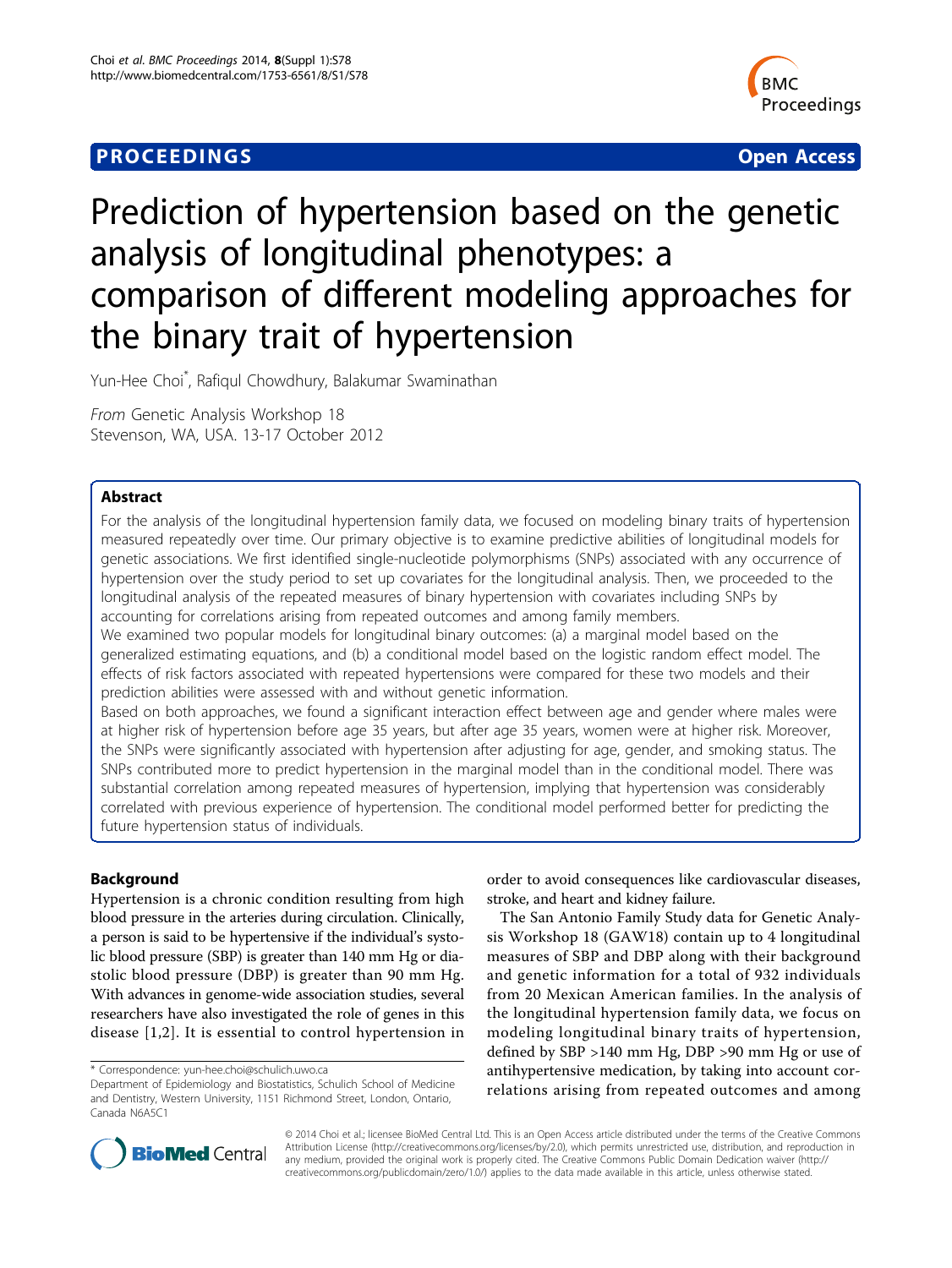family members while controlling for covariates such as age, gender, smoking status, and genetic polymorphisms.

Our primary objective is to examine predictive abilities of longitudinal models with inclusion of genetic information. In the first step, we identify important singlenucleotide polymorphisms (SNPs) associated with any occurrence of hypertension over the study period in order to set up covariates for the longitudinal analysis. The selection of SNPs is based on chromosome 3 only. Then we proceed to the longitudinal analysis of repeated measures of hypertension with covariates, including SNPs that already identified. We examined two popular modeling approaches for longitudinal binary outcomes: the marginal model (population-average) and the conditional model (subject-specific). The effects of the risk factors associated with repeated hypertension from the two models were compared and their prediction abilities were assessed with and without genetic information using the areas under the receiver operating characteristic curve.

#### Methods

#### Selection of associated SNPs

The SNP selection was performed based on the Cox proportional hazards (PH) model [\[3,4](#page-5-0)] using time to first hypertension, and on the logistic model using any occurrence of hypertension over repeated measurements as a binary outcome, controlling for covariates of interest such as age, gender, and smoking status. The Cox PH model was fitted for each SNP with frailty, a random effect, to account for familial correlation,

$$
\lambda_{ij}(t) = \lambda_0(t) \exp \left(\beta X_{ij} + \alpha \text{SNP} + b_j\right) \tag{1}
$$

where  $\lambda_{ii}(t)$  is the hazard function of individual *i* in family *j*,  $\lambda_0(t)$  is the baseline hazard function,  $b_j$  is the random effect for family *j*, and  $X_{ii}$  is the vector of covariates for the fixed effects. Each SNP entered into the model was assumed to be codominant (TT, TC, CC) as the inheritance mode is not known. Similarly, the logistic model was fitted for each SNP for the binary hypertension outcome, defined as 1 if one has ever experienced hypertension over the study period and 0 otherwise, with a random intercept to account for familial correlation. These two modeling approaches were employed to validate the choice of SNPs for the following longitudinal models.

#### Longitudinal models

We considered the two most commonly used modeling strategies for analyzing correlated data from longitudinal study: marginal and conditional models, also known as population-averaged and subject-specific approaches, respectively. To accommodate the dependence among longitudinal repeated outcomes, the marginal approach directly describes marginal means along with a prespecified working correlation structure as nuisance parameters, whereas the conditional approach describes an individual response conditioning on the unobserved values of random effects. The generalized estimating equations (GEEs) method by Liang and Zeger [[5](#page-5-0)] was used to estimate population-average effects in the marginal model, whereas the logistic random effect model [[6](#page-5-0)] was used to provide subject-specific effects in the conditional model.

#### Marginal model (population-averaged model)

Let  $y_{ii}$  represent the occurrence of hypertension (binary trait) for individual  $i$  at time  $j$ . Then, the marginal logistic model for hypertension can be expressed as

logit P( $y_{ij} = 1$ ;  $X_{ij}$ ) =  $\beta_0 + \beta_1$  age<sub>ij</sub> +  $\beta_2$  sex<sub>i</sub> +  $\beta_3$  sex<sub>i</sub> x age<sub>ij</sub> +  $\beta_4$  smoke<sub>ij</sub> +  $\beta_5$  SNP<sub>i</sub> (2)

where the risk factors of interest are age at examination, sex  $(1 = male, 2 = female)$ , smoking status  $(1 =$ smoker, 0 = nonsmoker), and a vector of SNPs identified in the first step. The interaction between age and sex was also considered in the model.

The analysis of correlated traits was based on GEEs [[5\]](#page-5-0), using up to 3 visits per subject.

### Conditional model (subject-specific model)

Another way to accommodate the correlation arising among repeated outcomes over time is by introducing subject-specific random effects. As a result of the nested structure of the data where individuals were repeatedly measured over time and nested within families, we considered the 3-level logistic random intercepts model for the binary hypertension  $y_{ijk}$  at time point *i*, of individual  $j$ , within family  $k$ , as

$$
logitP(y_{ijk}=1;~X_{ijk})=\beta_0+\nu_{jk}{}^{(2)}+\nu_k{}^{(3)}+\ \beta_1 age_{ijk}+\beta_2 sex_{jk}+\beta_3~sex_{jk}x~age_{ijk}+\beta_4~smoke_{ijk}+\ \beta_5~SNP_{jk},\hspace{1cm}\binom{3}{3}
$$

where  $v_{jk}^{(2)}$  represents a random effect for individual j within family k following iid N(0,  $\sigma_{(2)}^2$ ) and  $v_k^{(3)}$  is a random effect for family k with iid N(0,  $\sigma_{(3)}^2$ ). The two random intercepts describe the dependence at two levels: one at the individual level among repeated outcomes and another at the family level among family members.

## **Results**

Our analysis focused on a binary trait of hypertension defined by SBP >140 mm Hg, DBP >90 mm Hg, or use of antihypertensive medication. A total of 932 participants from 20 families were considered. The genomewide association analyses were performed for 65,519 SNPs on chromosome 3 using the software PLINK [\[7](#page-5-0)] with R-plugin, and statistical analysis was conducted using SAS  $[8]$  $[8]$  and R  $[9]$  $[9]$ .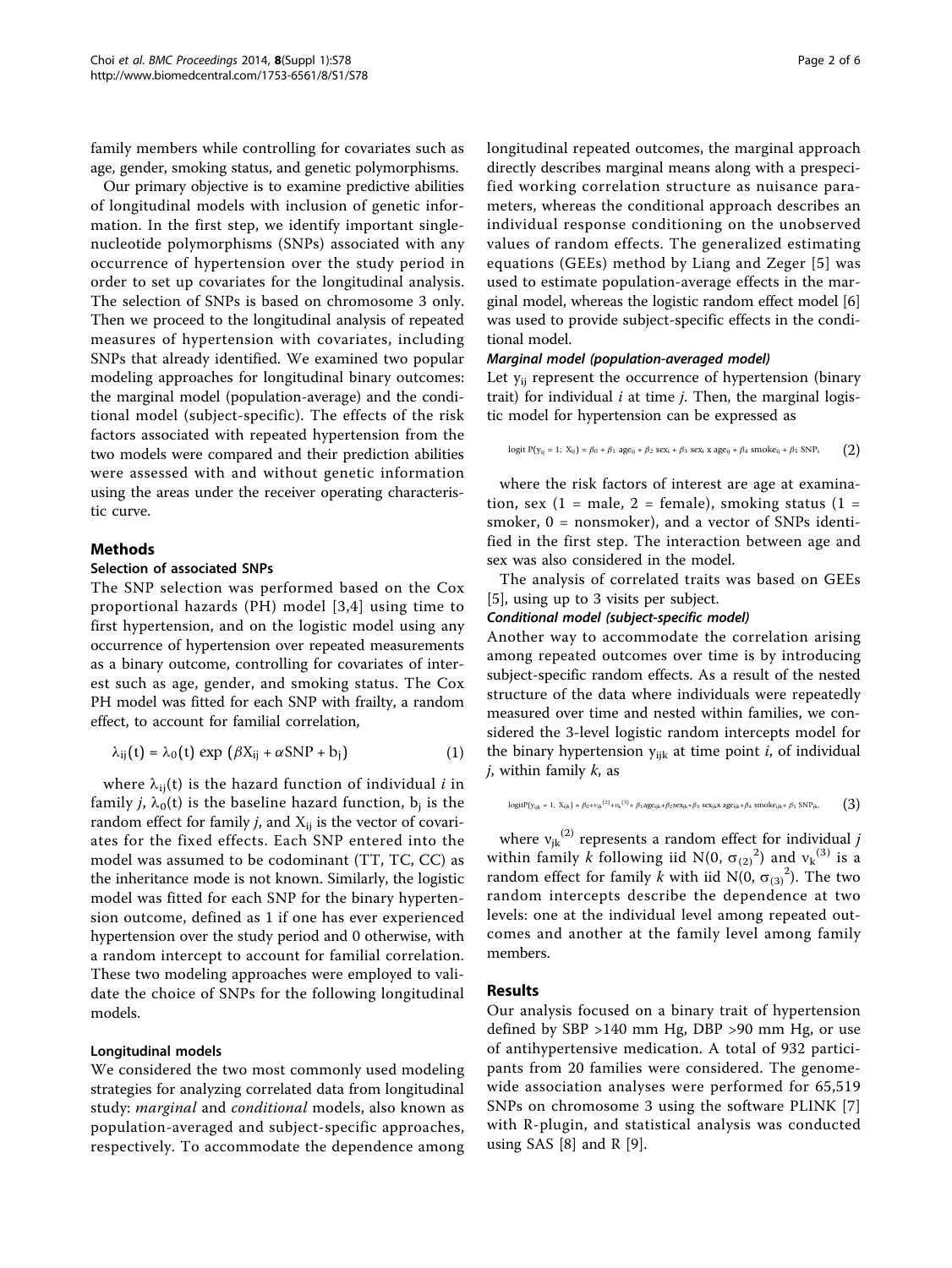### Data preprocessing

After the data were preprocessed for quality control, 850 individuals were kept with no missing phenotypes and 6261 SNPs were excluded with Hardy-Weinberg equilibrium test  $p$  value (among founders only) <0.001, or minor allele frequency  $< 0.01$ , or with a missing genotyping rate >0.95 from our analyses.

## SNP selection

With adjustment for covariates and familial correlation, we identified the top 5 SNPs on chromosome 3 that were most associated with hypertension binary trait using the logistic model and with age at first hypertension using the Cox PH model, respectively (Tables 1 and 2). We found that the two most significant SNPs are rs10510257 and rs1047115. Interestingly, these two SNPs were identified from both models.

## Marginal and conditional models for longitudinal data

We compared the two approaches for modeling longitudinal binary data by including the two identified SNPs. For a fair comparison of these two models, we used only 443 individuals who completed the first 3 followups with no missing genotypes in the two SNPs. Table [3](#page-3-0) summarizes the estimates of regression coefficients and variance of random effects for marginal and conditional models. A first-order autoregressive correlation structure (AR1) was chosen for GEE because it best described the correlation structure of the data among other correlation structures. In particular, the first-order autoregressive moving average correlation structure provided almost the same results as AR1. For both models, we found that age effect on the odds of hypertension was significantly different for males and females, as shown in Figure [1.](#page-3-0) In the marginal model, females had increased odds for hypertension by 87% for each 5-year increase in age, whereas males had increased odds of only 56% for each 5-year increase in age. The genetic effects of both SNPs (rs10510257 and rs1047115) were significant with adjustment of other covariates at the 0.1 level of significance. For rs10510257, genotypes AA and AG decreased the odds of hypertension by 33% and 41%, respectively, compared to genotype GG; for rs1047115, genotype GT had a two-fold increased odds of hypertension compared to genotype TT.

We observed that the estimates of the regression coefficients in the conditional analysis were slightly farther away from zero than those from the marginal model. For example, the log odds ratio (OR) of hypertension between smokers and nonsmokers was 0.213 in the conditional model compared to 0.203 in the marginal model. The log OR of rs10510257 genotype AA compared to genotype GG was −1.399 for the conditional model and −1.097 for the marginal model. In addition, the conditional model allowed us to measure intraclass correlations via the variances of random effects. The estimated variance of individual-level random effect was 1.388 and that of family-level random effect was 1.092. They yielded the estimated intraclass correlation across repeated measures of hypertension in the same individual equal to 0.43 and familial correlation equal to 0.19, which implies that hypertension is substantially correlated with previous experience of hypertension.

## Prediction ability

We demonstrated the prediction ability of the two models in Figure [2](#page-4-0) using the receiver operating characteristic curve by predicting the hypertension status of individuals at follow-up 3. The estimates of the area under

|            | Table 1 Top 5 most significant SNPs associated with time to hypertension based on Cox PH model with frailty |         |                                |
|------------|-------------------------------------------------------------------------------------------------------------|---------|--------------------------------|
| <b>SNP</b> | <b>Rasenair nosition</b>                                                                                    | n Value | $ln/n$ ear gene (within 60 kh) |

| Chr | <b>SNP</b> | <b>Basepair position</b> | p Value                  | In/near gene (within 60 kb) |
|-----|------------|--------------------------|--------------------------|-----------------------------|
|     | rs10510257 | 3346138                  | $1.09080 \times 10^{-5}$ |                             |
|     | rs1047115  | 186358366                | $1.38323 \times 10^{-5}$ | <b>FETUB</b>                |
|     | rs5024851  | 247473                   | $1.67662 \times 10^{-5}$ | CHL <sub>1</sub>            |
|     | rs7630698  | 189199930                | $2.19678 \times 10^{-5}$ |                             |
|     | rs704903   | 43070847                 | $4.09467 \times 10^{-5}$ | <b>FAM198A</b>              |

Table 2 Top 5 most significant SNPs associated with any occurrence of hypertension over the study period based on logistic random effect model

| Chr | <b>SNP</b> | <b>Basepair position</b> | p value                  | In/near gene (within 60 kb) |
|-----|------------|--------------------------|--------------------------|-----------------------------|
|     | rs10510257 | 3346138                  | $6.95197 \times 10^{-6}$ |                             |
|     | rs1047115  | 186358366                | $1.73097 \times 10^{-5}$ | <b>FETUB</b>                |
|     | rs719318   | 10474137                 | $1.89300 \times 10^{-5}$ | ATP2B2                      |
|     | rs6807497  | 67015910                 | $2.31716 \times 10^{-5}$ |                             |
|     | rs1456217  | 66959472                 | $3.16978 \times 10^{-5}$ |                             |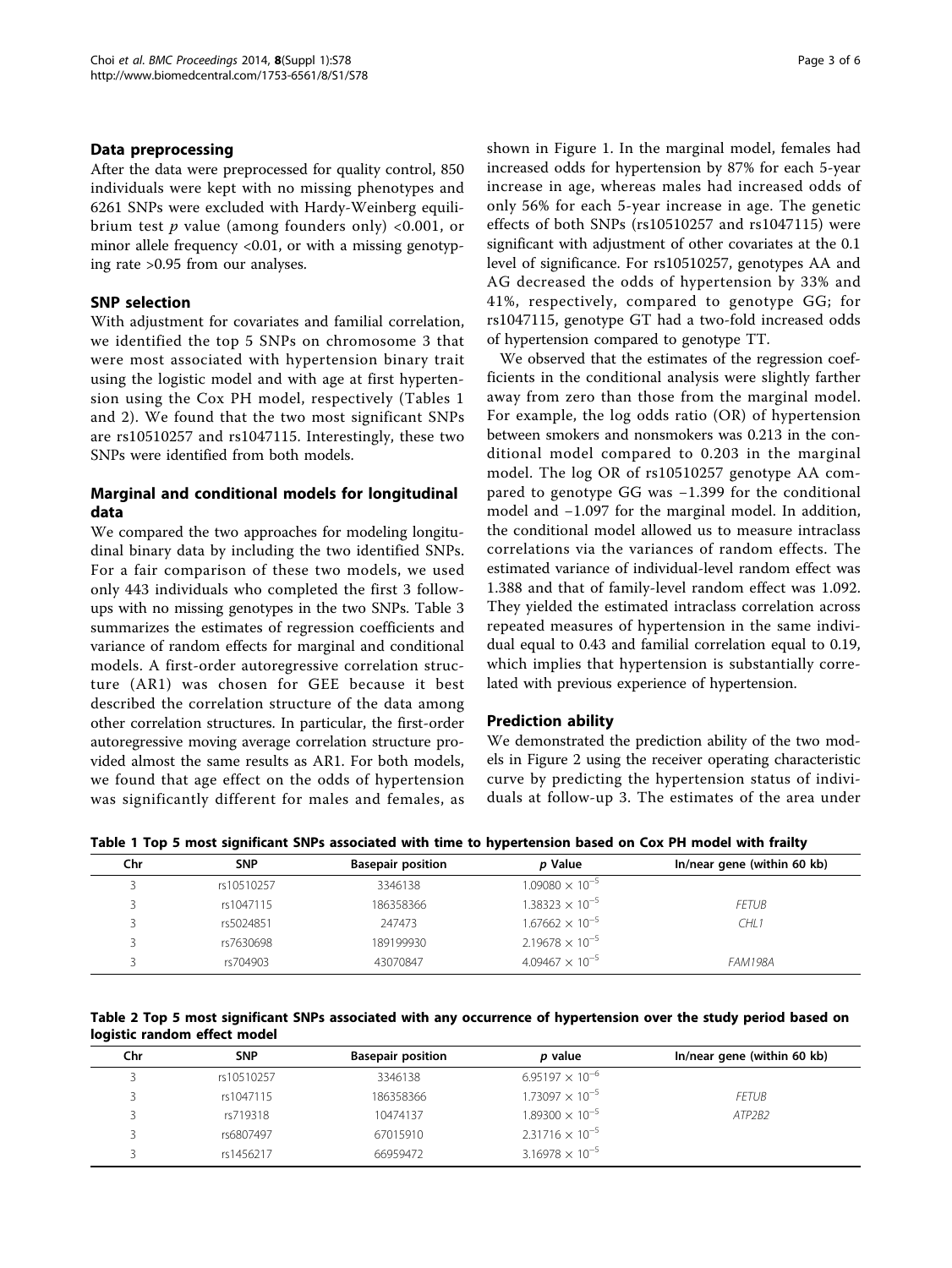|                                    | <b>Marginal model</b> |           |         | <b>Conditional model</b> |       |                          |  |
|------------------------------------|-----------------------|-----------|---------|--------------------------|-------|--------------------------|--|
| <b>Variables</b>                   | Log OR                | <b>SE</b> | p value | Log OR                   | SE    | p value                  |  |
| Intercept                          | $-4.002$              | 1.281     | 0.0018  | $-5.012$                 | 1.618 | $\overline{\phantom{a}}$ |  |
| Age (years)                        | 0.053                 | 0.026     | 0.0429  | 0.072                    | 0.032 | 0.0274                   |  |
| Gender                             | $-1.209$              | 0.811     | 0.1359  | $-1.206$                 | 0.964 | 0.2112                   |  |
| Smoke                              | 0.203                 | 0.253     | 0.4211  | 0.213                    | 0.315 | 0.5001                   |  |
| Age $\times$ gender                | 0.036                 | 0.017     | 0.0331  | 0.036                    | 0.019 | 0.0621                   |  |
| Rs10510257(AA)                     | $-1.097$              | 0.574     | 0.0558  | $-1.399$                 | 0.747 | 0.0615                   |  |
| Rs10510257(AG)                     | $-0.887$              | 0.286     | 0.0019  | $-1.119$                 | 0.313 | 0.0004                   |  |
| Rs1047115 (GT)                     | 0.712                 | 0.431     | 0.0985  | 0.903                    | 0.536 | 0.0925                   |  |
| Random effects                     |                       |           |         |                          |       |                          |  |
| $\sigma_{(2)}$ for ID              |                       |           |         | 1.388                    |       |                          |  |
| $\sigma$ <sub>(3)</sub> for PEDNUM |                       |           |         | 1.092                    |       |                          |  |

<span id="page-3-0"></span>Table 3 Comparison of marginal and conditional models: estimated coefficients from the two models for the longitudinal binary hypertension traits

the curve (AUC) were 0.839 and 0.973 based on the marginal and conditional models, respectively, indicating that the conditional model had better ability for prediction. To compare the predictive ability of the SNPs, we obtained the AUCs for the two models without SNPs; their AUCs were, respectively, 0.826 and 0.973 for the marginal and conditional models. However, we did not see much noticeable difference in AUCs with SNPs and without SNPs for both marginal and conditional models. The increase of 0.013 in AUCs for the marginal model with SNPs compared to that without SNPs might still be suggestive of a meaningful improvement [[10\]](#page-5-0). For further comparison, we obtained the correct classification rates using an arbitrary cutoff of 0.5. Although the magnitude of their increase appears relatively small, there was some improvement in the correct classification rates when the SNPs were added to the model (78% with SNPs and 76.9% without SNPs in the marginal models, and 91.5% with SNPs and 91% without SNPs in the conditional models). Indeed, the SNPs contributed more in the marginal model than in the conditional model.

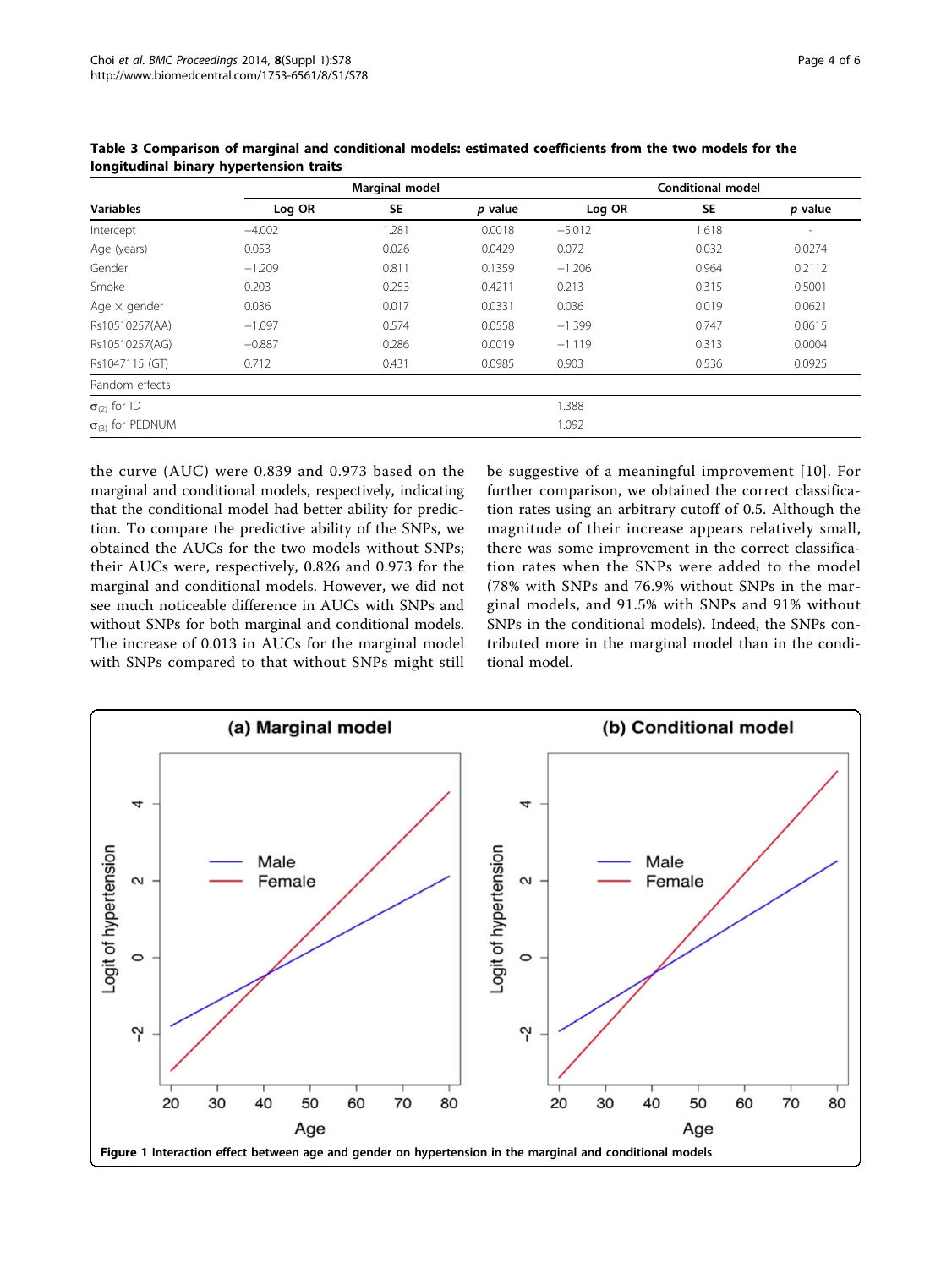<span id="page-4-0"></span>

## **Discussions**

In the analysis of longitudinal family data for genetic association studies, the correlation structure of the data is often complex and requires adequate modeling. In addition, population-average effect estimates are smaller in magnitude than subject-specific effect estimates with the difference increasing with intraclass correlation, as our analyses revealed [[11\]](#page-5-0).

It is worth mentioning that in our conditional model, multiple random effects were included to address the nested structure of the data where individuals are repeatedly measured over time and nested within families; in particular, we assumed a common random effect shared within families to explain familial correlation induced by shared latent environmental and genetic risk factors. However, using a single random effect may not be sufficient if we want to describe more complex correlation structure within families. The relativeness within families can be explicitly modeled using multivariate random variables or using kinship coefficient.

In our modeling of longitudinal data, although the SNPs identified were significant risk factors in the model, the improvement of predicting capability of the model measured by the AUCs appeared to be very minor yet not negligible. Notice that our genome scan was only on chromosome 3. As one reviewer pointed out, a comprehensive predictive model would not be possible without whole-genome exploration.

## Conclusion

Our study demonstrated that the genetic information plays an important role in predicting future hypertension event. In our modeling of longitudinal data, the SNPs identified were significant risk factors in the model whereas the improvement of predicting capability of the model measured by the AUCs appeared to be very minor yet not negligible. We found that the conditional modeling approach could make maximum use of the information provided by repeated phenotypes, which could lead to better prediction. Therefore, the longitudinal modeling approaches also can be helpful for identifying new genes and developing new treatments for repeated outcomes.

#### Competing interests

The authors declare that they have no competing interests.

#### Authors' contributions

YC designed the overall study and drafted the manuscript. BS and YC carried out the genome-wide association study; RC and YC designed the study and conducted the statistical analyses. All authors read and approved the final manuscript.

#### Acknowledgements

This research was supported by Natural Sciences and Engineering Research Council of Canada. The GAW18 whole genome sequence data were provided by the T2D-GENES Consortium, which is supported by NIH grants U01 DK085524, U01 DK085584, U01 DK085501, U01 DK085526, and U01 DK085545. The other genetic and phenotypic data for GAW18 were provided by the San Antonio Family Heart Study and San Antonio Family Diabetes/Gallbladder Study, which are supported by NIH grants P01 HL045222, R01 DK047482, and R01 DK053889. The Genetic Analysis Workshop is supported by NIH grant R01 GM031575. This article has been published as part of BMC Proceedings Volume 8 Supplement 1, 2014: Genetic Analysis Workshop 18. The full contents of the supplement are available online at [http://www.biomedcentral.com/bmcproc/](http://www.biomedcentral.com/bmcproc/supplements/8/S1) [supplements/8/S1.](http://www.biomedcentral.com/bmcproc/supplements/8/S1) Publication charges for this supplement were funded by

#### Published: 17 June 2014

the Texas Biomedical Research Institute.

#### References

1. Ehret GB: [Genome-wide association studies: contribution of genomics to](http://www.ncbi.nlm.nih.gov/pubmed/20425154?dopt=Abstract) [understanding blood pressure and essential hypertension.](http://www.ncbi.nlm.nih.gov/pubmed/20425154?dopt=Abstract) Curr Hypertens Rep 2010, 12:17-25.